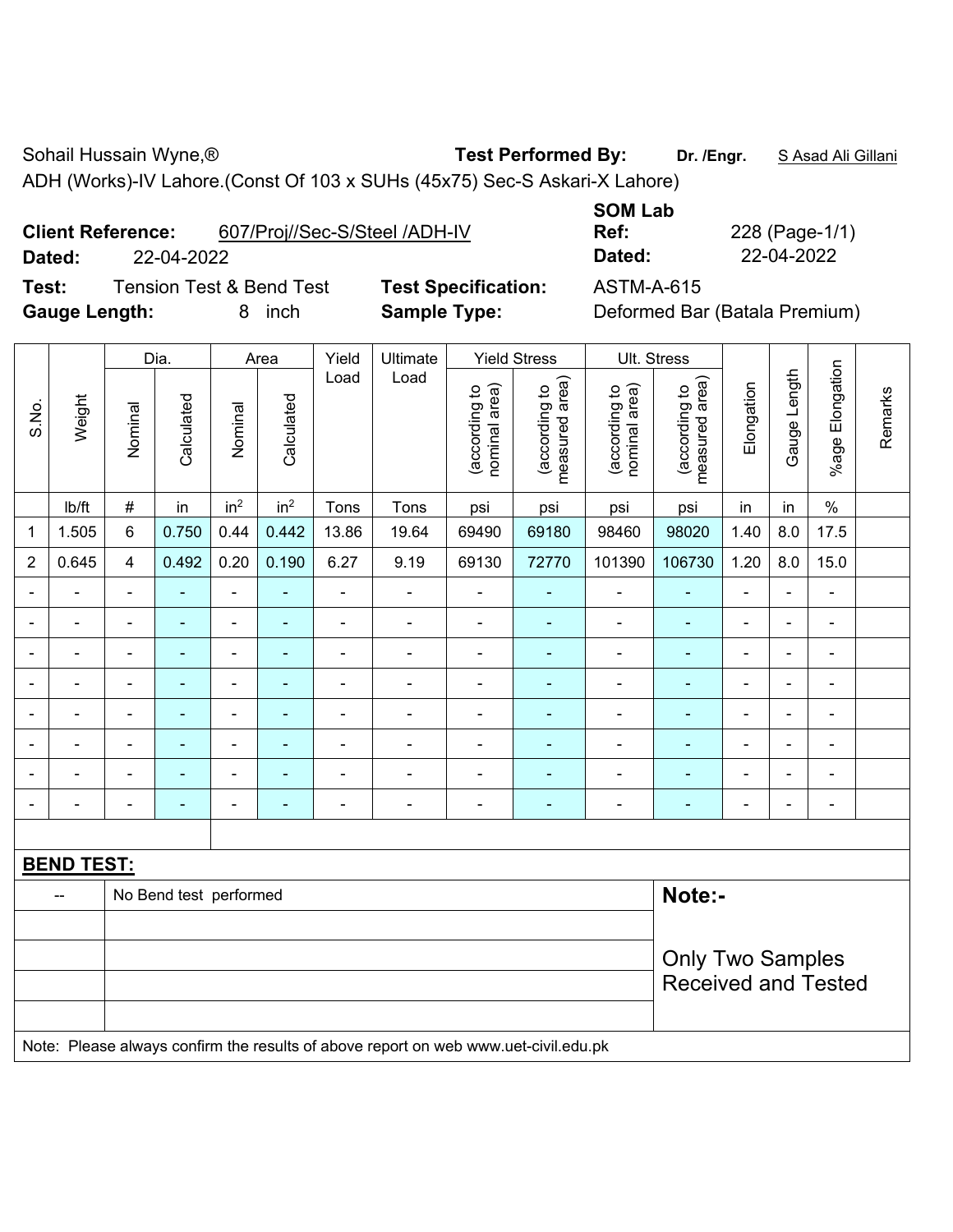M. Saleem **Test Performed By:** Dr. /Engr. **SAsad Ali Gillani** By: Dr. /Engr. **SAsad Ali Gillani** 

Construction Company Engrs & Contractors, Sheikhupura.

| <b>Client Reference:</b> | Nil |
|--------------------------|-----|
|--------------------------|-----|

**Test:** Tension Test & Bend Test **Test Specification:** ASTM-A-615 **Gauge Length:** 8 inch **Sample Type:** Deformed Bar

**SOM Lab Ref:** 230 (Page-1/1) **Dated:** 22-04-2022 **Dated:** 22-04-2022

|                |                                                                                     |                | Dia.           |                          | Area            | Yield          | <b>Ultimate</b>                                                  |                               | <b>Yield Stress</b>             |                                | Ult. Stress                     |                |              |                       |         |
|----------------|-------------------------------------------------------------------------------------|----------------|----------------|--------------------------|-----------------|----------------|------------------------------------------------------------------|-------------------------------|---------------------------------|--------------------------------|---------------------------------|----------------|--------------|-----------------------|---------|
| S.No.          | Weight                                                                              | Nominal        | Calculated     | Nominal                  | Calculated      | Load           | Load                                                             | nominal area)<br>according to | (according to<br>measured area) | (according to<br>nominal area) | (according to<br>measured area) | Elongation     | Gauge Length | Elongation<br>$%$ age | Remarks |
|                | lb/ft                                                                               | $\#$           | in             | in <sup>2</sup>          | in <sup>2</sup> | Tons           | Tons                                                             | psi                           | psi                             | psi                            | psi                             | in             | in           | $\%$                  |         |
| 1              | 2.628                                                                               | 8              | 0.991          | 0.79                     | 0.772           | 22.40          | 36.49                                                            | 62520                         | 63980                           | 101880                         | 104260                          | 1.40           | 8.0          | 17.5                  |         |
| $\overline{2}$ | 1.451                                                                               | 6              | 0.736          | 0.44                     | 0.426           | 11.64          | 18.06                                                            | 58350                         | 60270                           | 90540                          | 93520                           | 0.80           | 8.0          | 10.0                  |         |
| 3              | 0.638                                                                               | 4              | 0.488          | 0.20                     | 0.187           | 5.20           | 8.33                                                             | 57330                         | 61320                           | 91840                          | 98220                           | 1.00           | 8.0          | 12.5                  |         |
|                | $\blacksquare$                                                                      | ä,             | ÷              | $\blacksquare$           | ٠               | $\blacksquare$ | $\blacksquare$                                                   | $\blacksquare$                | ÷                               | $\overline{\phantom{a}}$       | ÷                               | $\blacksquare$ |              | $\blacksquare$        |         |
|                | $\blacksquare$                                                                      | ä,             | $\blacksquare$ | $\overline{\phantom{a}}$ | $\blacksquare$  | $\frac{1}{2}$  | $\overline{\phantom{a}}$                                         | $\overline{\phantom{a}}$      | $\blacksquare$                  | $\overline{\phantom{a}}$       | $\blacksquare$                  | $\blacksquare$ |              | $\blacksquare$        |         |
|                | $\blacksquare$                                                                      | ä,             | $\blacksquare$ | $\overline{\phantom{a}}$ | ٠               | ÷              | $\blacksquare$                                                   | Ē,                            | $\blacksquare$                  | $\blacksquare$                 | $\blacksquare$                  | $\blacksquare$ |              | $\blacksquare$        |         |
|                | $\blacksquare$                                                                      | ä,             | ÷              | $\blacksquare$           |                 | ÷              | ÷.                                                               | $\blacksquare$                |                                 | $\blacksquare$                 | $\blacksquare$                  | $\blacksquare$ |              | $\blacksquare$        |         |
|                |                                                                                     |                |                |                          |                 |                |                                                                  |                               |                                 |                                |                                 |                |              |                       |         |
|                |                                                                                     |                |                |                          |                 |                |                                                                  | Ē,                            |                                 | $\blacksquare$                 |                                 |                |              | L,                    |         |
|                |                                                                                     | $\blacksquare$ | ۰              | Ē,                       |                 | ÷              | $\blacksquare$                                                   | $\overline{\phantom{a}}$      | $\blacksquare$                  | $\overline{a}$                 | ÷                               | $\blacksquare$ |              | $\blacksquare$        |         |
|                |                                                                                     |                |                |                          |                 |                |                                                                  |                               |                                 |                                |                                 |                |              |                       |         |
|                | <b>BEND TEST:</b>                                                                   |                |                |                          |                 |                |                                                                  |                               |                                 |                                |                                 |                |              |                       |         |
|                | #8                                                                                  |                |                |                          |                 |                | Sample bend through 180 degrees Satisfactorily without any crack |                               |                                 |                                | Note:-                          |                |              |                       |         |
|                | #6<br>Sample bend through 180 degrees Satisfactorily without any crack              |                |                |                          |                 |                |                                                                  |                               |                                 |                                |                                 |                |              |                       |         |
|                | #4<br>Sample bend through 180 degrees Satisfactorily without any crack              |                |                |                          |                 |                | <b>Only Six Samples</b>                                          |                               |                                 |                                |                                 |                |              |                       |         |
|                |                                                                                     |                |                |                          |                 |                | <b>Received and Tested</b>                                       |                               |                                 |                                |                                 |                |              |                       |         |
|                |                                                                                     |                |                |                          |                 |                |                                                                  |                               |                                 |                                |                                 |                |              |                       |         |
|                | Note: Please always confirm the results of above report on web www.uet-civil.edu.pk |                |                |                          |                 |                |                                                                  |                               |                                 |                                |                                 |                |              |                       |         |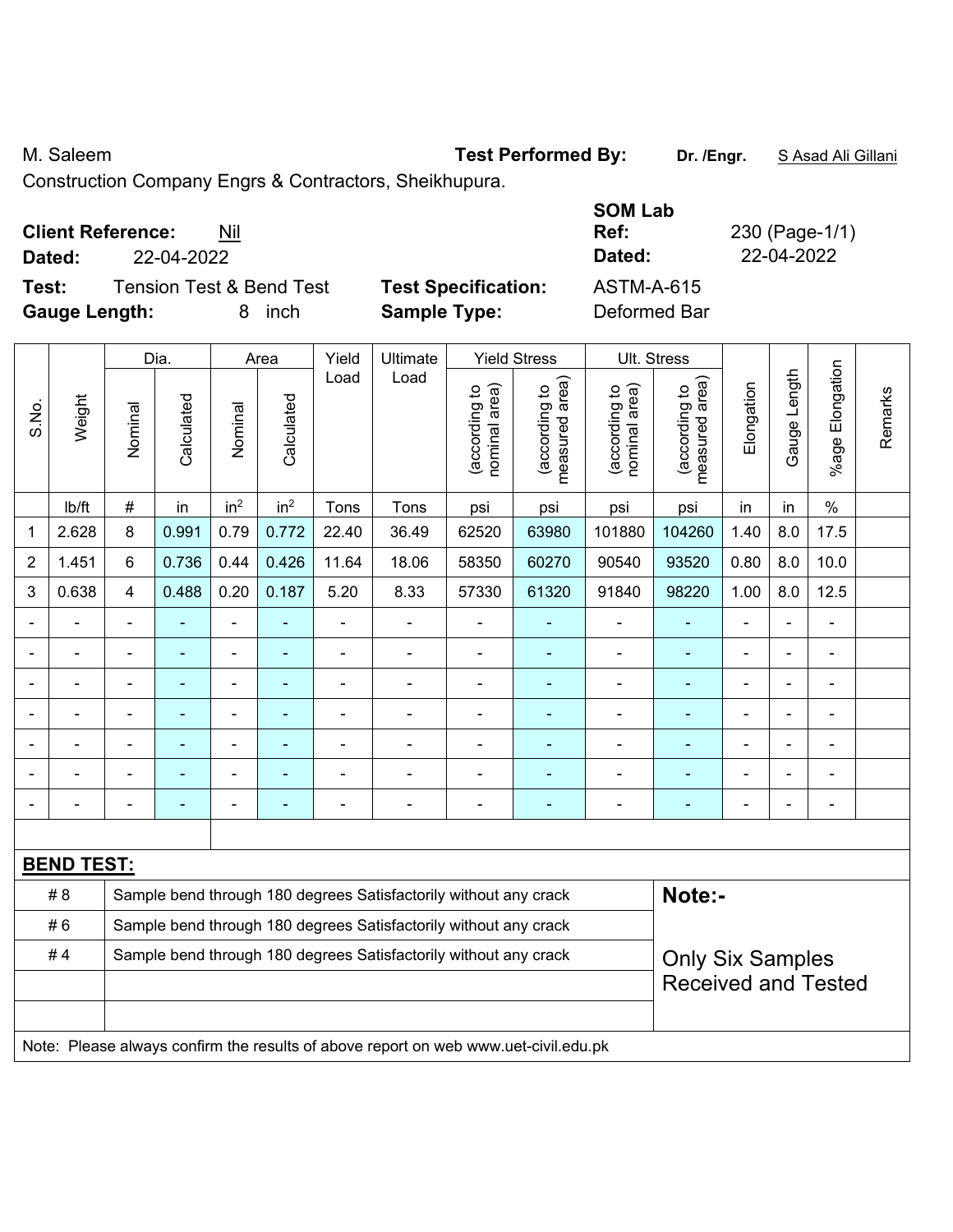## **Test Performed by**: Dr. S. Asad Ali Gillani

Engr.Syed Taufeeq Ahmad Resident Engineer CEC-H&B(JV). Mingora Distt.Swat.

Project: Construction Supervision Of "F/S Design and Construction of 02 No Flyover On Mingora-Kanju Rd SH:Mingora Bypass and Kanju Chowk, Distt.Swat, SH:Flyover at Mingora Bypass Rd.(Phase-I).

**Reference No.**: CEC-H&B/PKHA/RE/SWT/213 Dated: 21-02-2022 **SOM Lab Ref**: CED/SOM/085(Page-1/2) Dated: 31-03-2022

**Test:** Tensile Test, Elongation at Break, Tear Test, Hardness Test & Comp. Set Test

**Sample Type:** Elastomeric Bearing Pad

#### **TENSILE STRENGTH AND ELONGATION TEST. (AS PER ASTM-D-412)**

| S. No | <b>Sample Size</b><br>(mm) | <b>Ultimate Load</b><br>(kN) | <b>Tensile Strength</b><br>(Mpa) | Tensile<br>Strength<br>(kg/cm <sup>2</sup> ) | <b>Elongation</b> at<br>$\text{Break}(\%)$ |
|-------|----------------------------|------------------------------|----------------------------------|----------------------------------------------|--------------------------------------------|
|       | $6.3 \times 2.4$           | 0.90                         | 59.52                            | 606.90                                       | 420.0                                      |
| 2     | $7.2 \times 2.3$           | 1.13                         | 68.23                            | 695.80                                       | 460.0                                      |

#### **TEAR STRENGTH (AS PER ASTM-D-624)**

| S. No | Sample Size<br>(mm) | <b>Ultimate Load</b><br>(kN) | <b>Tear Strength</b><br>(N/mm) |
|-------|---------------------|------------------------------|--------------------------------|
|       | 17.8 x 2.9          | 0.46                         | 158.62                         |
| 2     | 15.2 x 2.7          | 0.43                         | 159.25                         |

#### **- COMPRESSION SET TEST (AS PER ASTM-D-395)**

| S. No. | <b>Thickness of Sample</b> | <b>Final Thickness</b> | <b>Compression set</b> |  |  |
|--------|----------------------------|------------------------|------------------------|--|--|
|        | (mm)                       | (mm)                   | $\binom{0}{0}$         |  |  |
|        | 2.90                       | 2.81                   | 3.10                   |  |  |

**- HARDNESS TEST (AS PER ASTM-D-2240 )**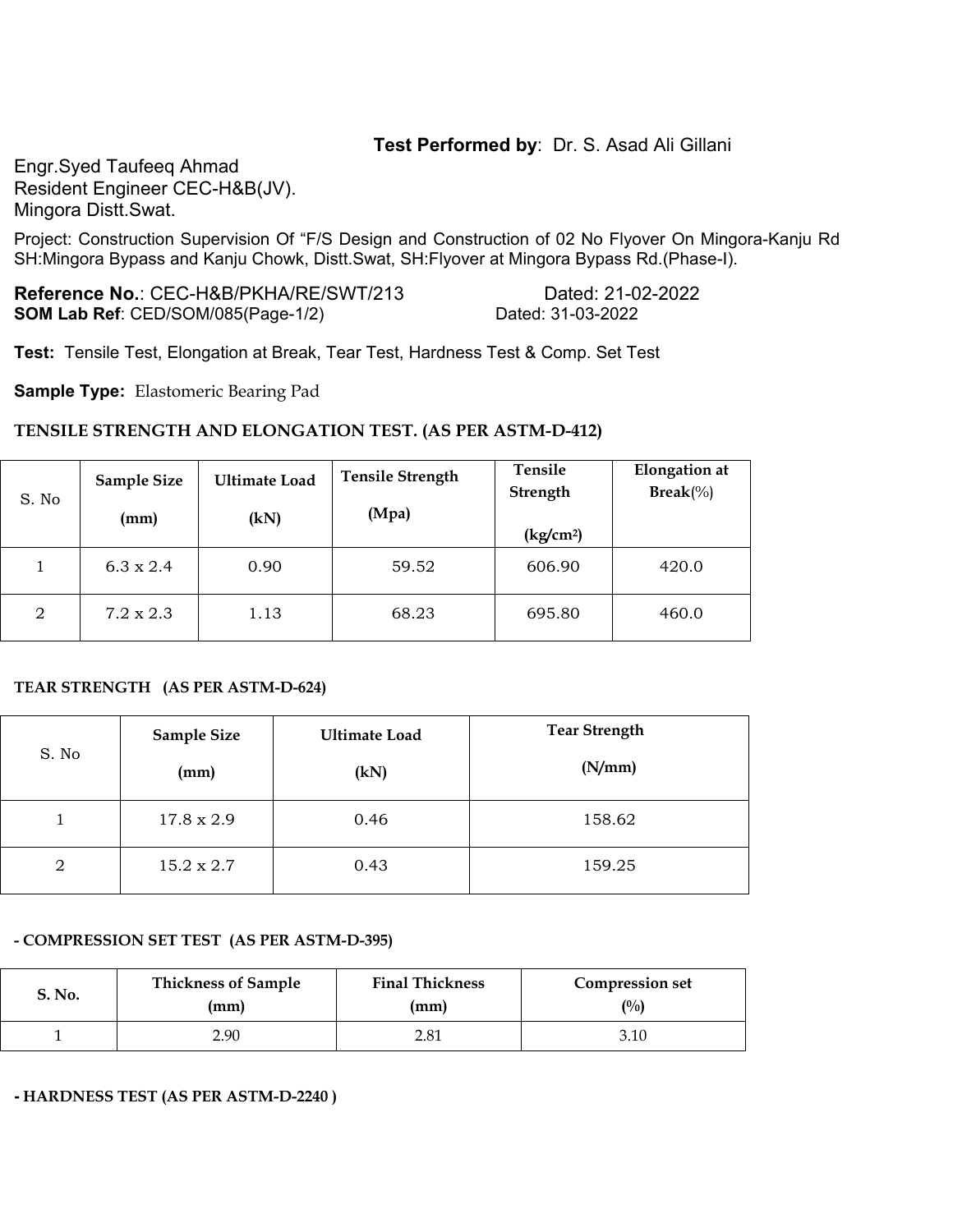| S. No | <b>Sample Type</b>      | Hardness (Shore A) |
|-------|-------------------------|--------------------|
|       | Elastomeric Bearing Pad | 63.66              |

# **Test Performed by**: Dr. S. Asad Ali Gillani

Engr.Syed Taufeeq Ahmad Resident Engineer CEC-H&B(JV). Mingora Distt.Swat.

Project: Construction Supervision Of "F/S Design and Construction of 02 No Flyover On Mingora-Kanju Rd SH:Mingora Bypass and Kanju Chowk, Distt.Swat, SH:Flyover at Mingora Bypass Rd.(Phase-I).

**Reference No.**: CEC-H&B/PKHA/RE/SWT/213 Dated: 21-02-2022 **SOM Lab Ref**: CED/SOM/085(Page-1/2) Dated: 31-03-2022

**Test:** Hardness Test (Steel Plate)

**Sample Type:** Elastomeric Bearing Pad

#### **Hardness Test Details:**

**Machine used: Avery Rockwell Hardness Testing Machine**

(Minor Load: 10 Kgf Major Load: 90.0 kgf Scale: B )

### **Hardness Test Results**

| Sample No.<br><b>Sample Type</b> |                                 | <b>Hardness</b>  |
|----------------------------------|---------------------------------|------------------|
|                                  | Elastomeric Bearing Pad (Plate) | $HR - 87.16 - B$ |

**Note:** Please always confirm the results on web www.uet-civil.edu.pk